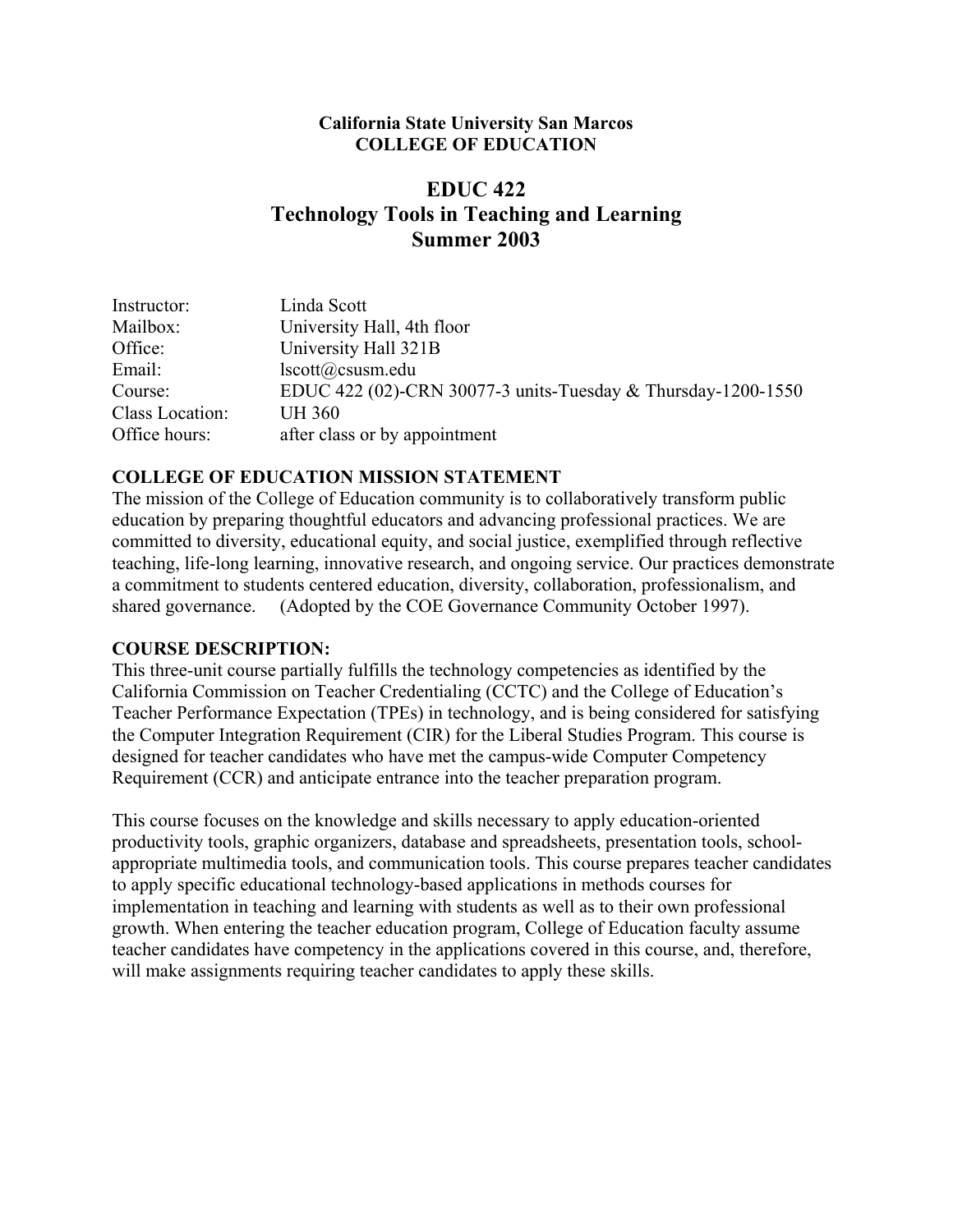# **STANDARD ALIGNMENT:**

The following program standard is addressed in this class:

### *Standard 9 – Using Technology in the Classroom*

### **Teacher Performance Expectation (TPE) Competencies:**

This course is designed to help teachers seeking the Multiple and Single Subjects Credential to develop the skills, knowledge, and attitudes necessary to assist schools and district in implementing an effective programs for all students. The successful candidate will be able to merge theory and practice in order to realize a comprehensive and extensive educational program for all students. The following Type's are addressed in this course:

### **Primary Emphasis**

TPE 14 CSUSM– Educational Technology

### **Secondary Emphasis:**

- TPE 4 Making Content Accessible
- TPE 5 Student Engagement
- TPE 6 Developmentally Appropriate Teaching Practices
- TPE 7 Teaching English Language Learners
- TPE 12 Professional, legal and ethical
- TPE 13 Professional Growth

# **National Educational Technology Standards for Teachers**

# **I. TECHNOLOGY OPERATIONS AND CONCEPTS.**

Teachers demonstrate a sound understanding of technology operations and concepts. Teachers:

- A. demonstrate introductory knowledge, skills, and understanding of concepts related to technology (as described in the ISTE National Education Technology Standards for Students)
- B. demonstrate continual growth in technology knowledge and skills to stay abreast of current and emerging technologies

# **V. PRODUCTIVITY AND PROFESSIONAL PRACTICE.**

Teachers use technology to enhance their productivity and professional practice. Teachers:

- A. use technology resources to engage in ongoing professional development and lifelong learning.
- B. continually evaluate and reflect on professional practice to make informed decisions regarding the use of technology in support of student learning.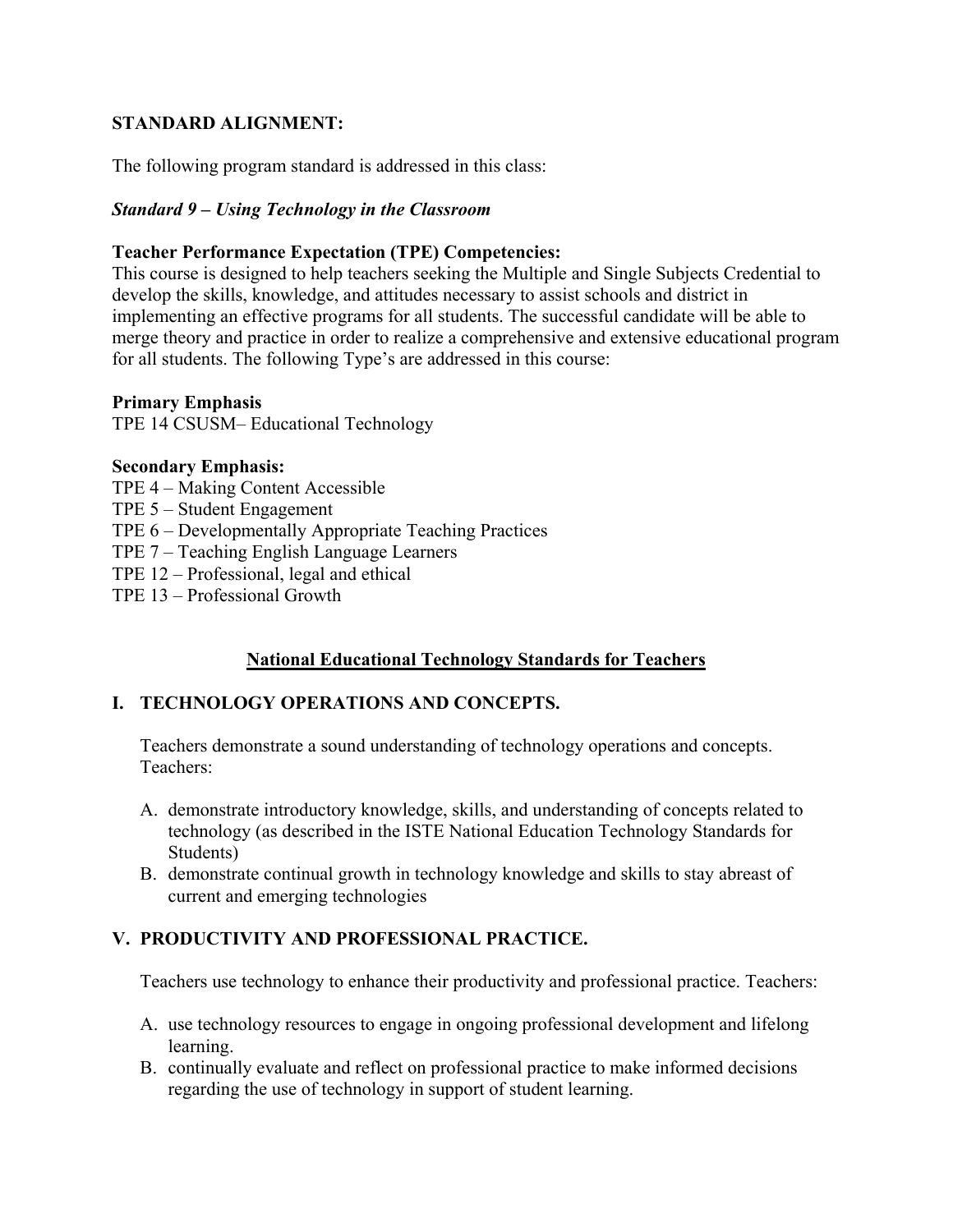- C. apply technology to increase productivity.
- D. use technology to communicate and collaborate with peers, parents, and the larger community in order to nurture student learning.

# **VI. SOCIAL, ETHICAL, LEGAL, AND HUMAN ISSUES.**

Teachers understand the social, ethical, legal, and human issues surrounding the use of technology in PK-12 schools and apply those principles in practice. Teachers:

- A. model and teach legal and ethical practice related to technology use.
- B. apply technology resources to enable and empower learners with diverse backgrounds, characteristics, and abilities.
- C. identify and use technology resources that affirm diversity
- D. promote safe and healthy use of technology resources.
- E. facilitate equitable access to technology resources for all students.

# **COURSE OBJECTIVES:**

Teacher candidates will demonstrate competency in using a set of educational technology tools that are applied in teaching and learning within the credential program and used in public school settings.

# **PREREQUISITE**

The prerequisite for this course is completion of the campus-wide Computer Competency Requirement. This requirement can be fulfilled by successful completion of one of the following:

- Taking the CSUSM CCR assessment or equivalent course
- Completion of an approved computer literacy course at the community college level.

# **REQUIRED TEXT AND MATERIALS**

- Teachers Discovering Computers: Integrating Technology in the Classroom (Shelly & Cashman) & Web site: www.scsite.com/tdc2/. This is a resources text that contains skill building information in the context of how a teacher can use the skills in teaching. There is a very information-rich, publisher-provided Web site associated with the text that provides additional practice and links to other resources.
- Zip Disk (100 MB PC formatted) Label with your name, class  $\#$  and time
- Several CD-RWs (rewrite-able CD)
- Pay for Print Card: May be purchased in Academic Hall 202

### **Optional Resources**

- Connecting Curriculum and Technology (ISTE) This is a volume produced by the professional association that contains the educational technology standards for students at all levels as well as sample lessons on how that standards can be implemented in teaching content. This book will be referred to in other CSUSM-COE courses. Supporting Web site www.iste.org
- Flash disk (optional)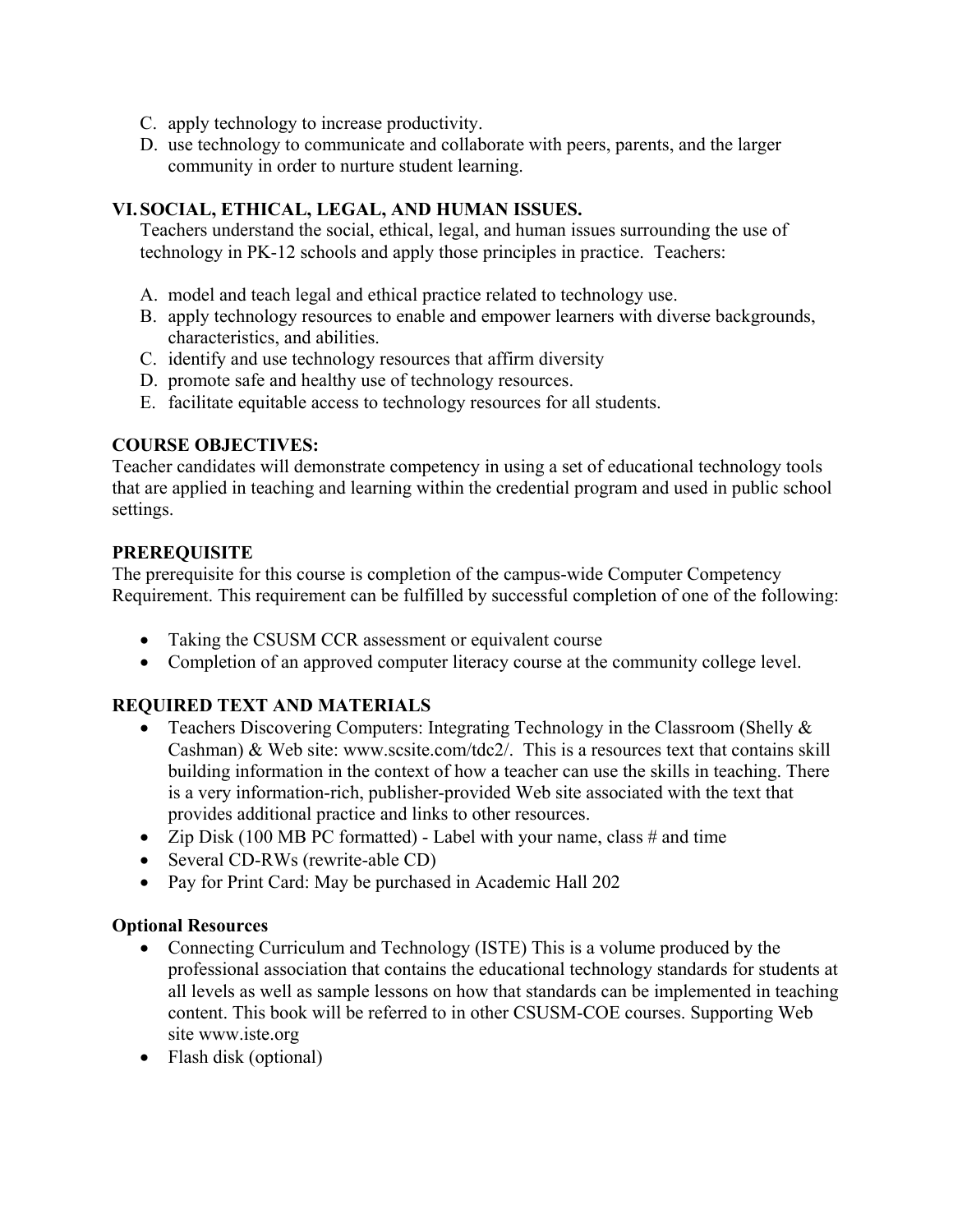#### **ASSESSMENT**

In order to successfully complete this course, the assignments must be completed with at least at an acceptable level noted on assignment rubrics. In addition to the assignments described below, performance assessment on the teacher candidate's ability to perform tasks using the software will be assessed. Because the content of this course contributes to passage of multiple TPEs, successful completion is imperative. Failure to successfully complete this course will prohibit a teacher candidate from continuing in the program beyond the first semester. The percentage of weight of each assignment is noted next the description of the topic.

### **COURSE CONTENT**

The following themes will be address in the process of the course. Assignments relating to demonstrating competency in operating each of the educational tools will be assessed. Descriptions of the assignments will be available on the course Web site.

Theme One: Productivity & Professional Practice 30%

Points Assignments 50 Journal 30 Excel Project 30 Newsletter 15 Backflip Links 15 PowerPoint 30 Database Project 100 Midterm 10 Letter of Introduction 20 Internet Activity 300 Total

Theme Two: Education Specific Software 30% Points Assignments 200 Software Evaluation Project 50 Kidspiration Project 50 Journal 300 Total

Theme Three: Portfolio 30% Points Assignments 100 Position Paper 50 Copyright/Fair Use Project 150 Portfolio 300 Total

Homework: Because of the interactive nature of the class, students will be expected to have their assignments completed and turned in on time. Late assignments will only be accepted if there are extenuating circumstances approved by the instructor.